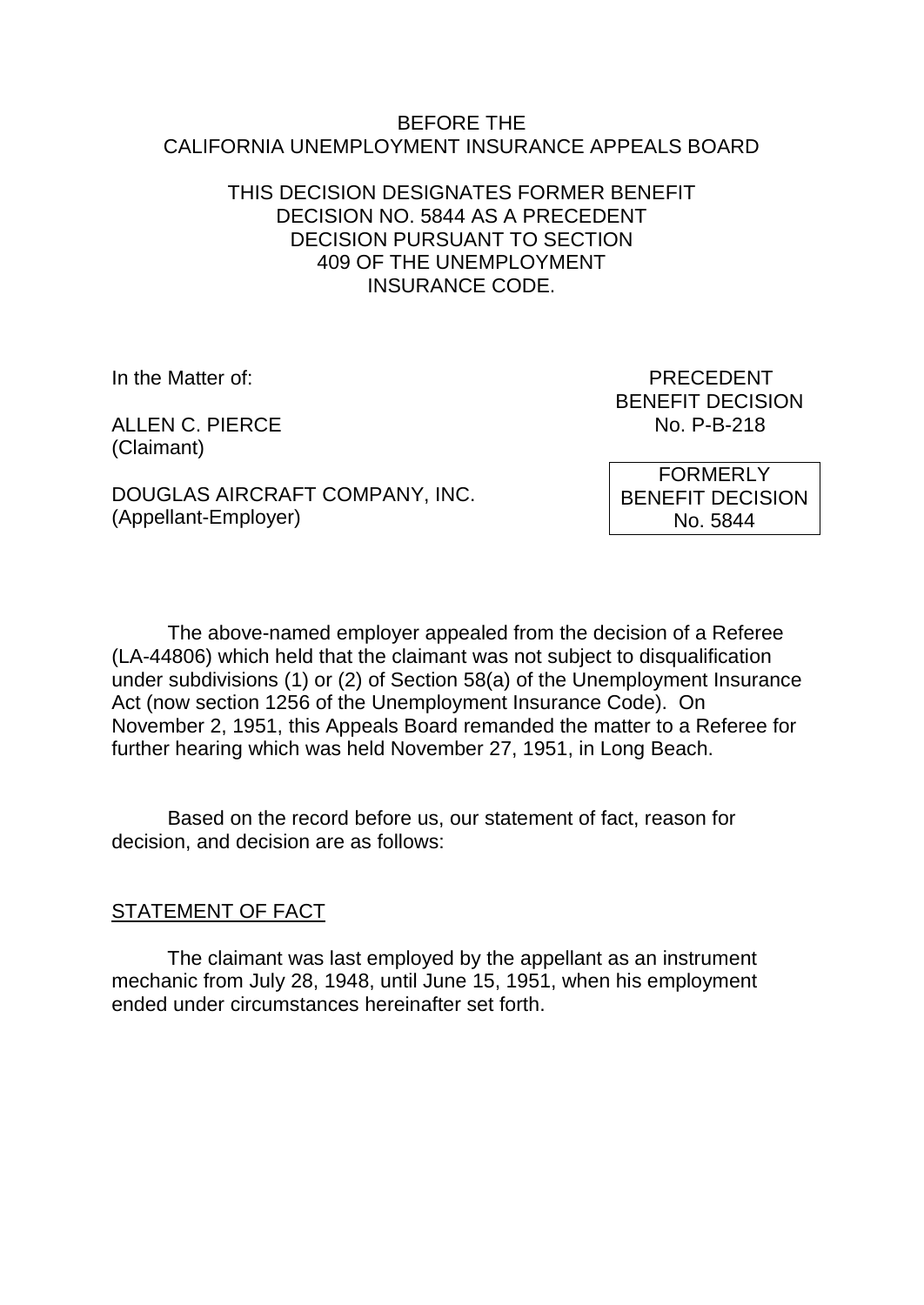On March 27, 1951, the claimant established a benefit year under the disability provisions of the Act and on July 10, 1951, he registered for work and filed his claim for unemployment insurance benefits in the Long Beach office of the Department. The appellant protested the payment of benefits and on July 24, 1951, the Department determined that the claimant was subject to disqualification under the provisions of Section 58(a)(2) of the Act (now section 1256 of the code). The claimant appealed and a Referee reversed the determination.

On March 15, 1951, the claimant had a dispute with his leadman during which it is alleged he used abusive and profane language and threatened the latter with bodily harm. As a result of this incident the claimant was warned that a repetition would lead to discharge and he was transferred to another department.

The claimant's supervisor did not appear at either hearing in this matter. A representative of the appellant testified that the supervisor had heard from other individuals that on two occasions between June 1 and June 14, 1951, the claimant had addressed abusive and profane language to fellow employees. The claimant has denied these allegations.

On June 15, 1951, the claimant was unable to respond immediately to the request of a woman employee for certain supplies. The claimant concluded that this employee had lodged an improper protest with her superior because the latter also spoke to him about the matter. For this reason, later in the day, when he happened to see the woman employee, he made the following remark, "Some people sure are asinine." A complaint was made to the claimant's supervisor about this incident, and he called the claimant to one side, charged him with using abusive and profane language, despite the claimant's denial, and gave the claimant the option of resigning his position or being discharged. The claimant chose to resign.

The original notice of hearing before the Referee addressed to the employer contained the following statement:

"Persons interested in this matter must be present at the time and place set for hearing with witnesses, if any, and all evidence that has a bearing on this claim, including pay records, books, receipts, and other pertinent material."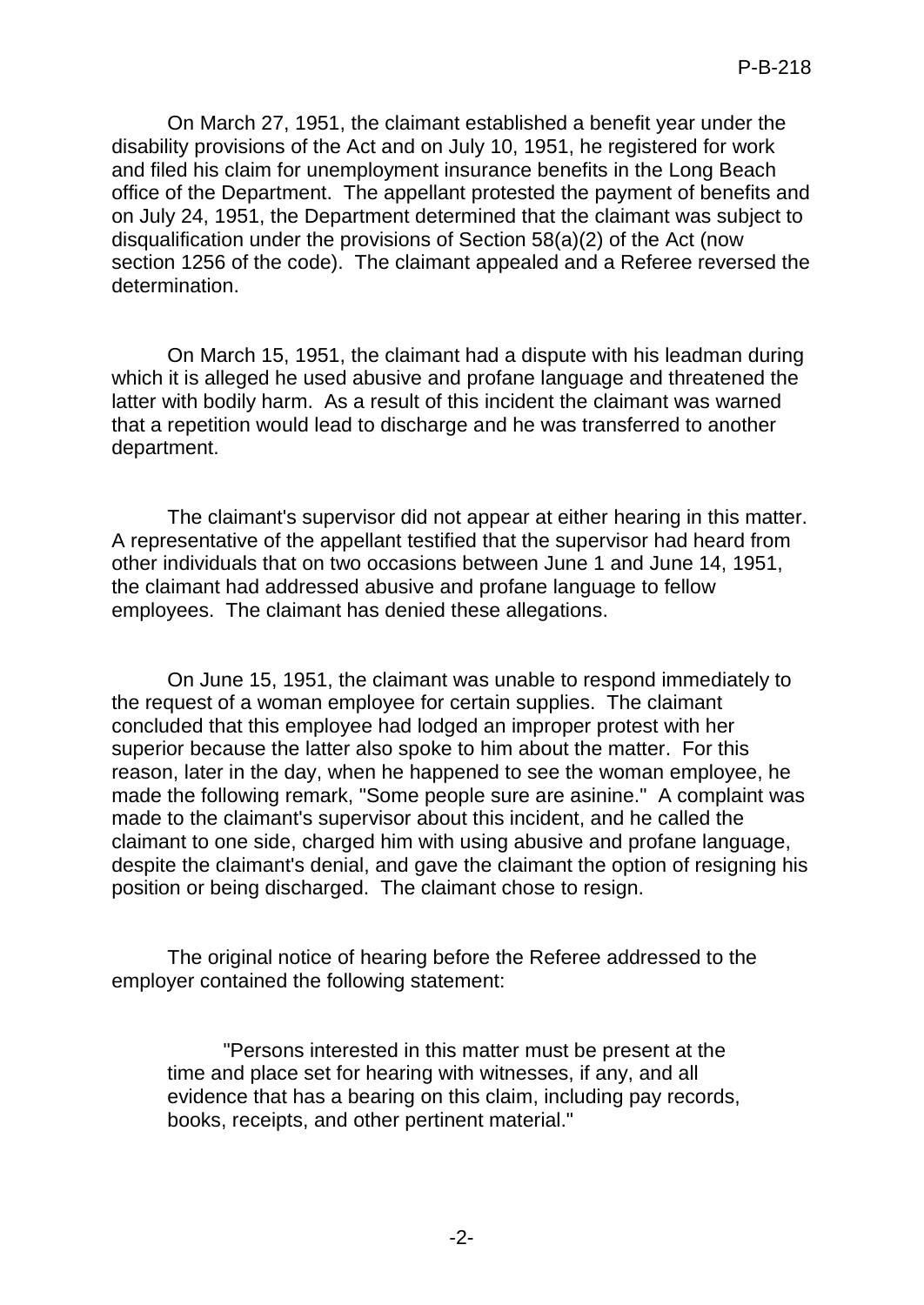At the second hearing held on November 27, 1951, the employer was advised by the Referee that it was within the employer's discretion to introduce any evidence that it desired.

### REASON FOR DECISION

Section 58 of the Unemployment Insurance Act (now section 1256 of the code) reads in part as follows:

"(a) An individual shall be disqualified for benefits if:

"(1) He has left his most recent work voluntarily without good cause, . . .

"(2) He has been discharged for misconduct connected with his most recent work."

In Benefit Decision No. 5193, we expressed the following opinion:

". . . The claimant did not voluntarily leave his employment despite the fact that he submitted his resignation. It is apparent that the employer left the claimant with no alternative but to resign since it was made clear to him that he would be immediately discharged if he did not comply with the employer's request."

Similarly, in the present case, the claimant's forced resignation was in no sense voluntary. If he had not resigned, he would have been discharged. Having had no real voluntary choice in the matter of continuing his employment, we hold that he was discharged by his employer and that only Section 58(a)(2) of the Act (now section 1256 of the code) is applicable to this case (Benefit Decision No. 5452).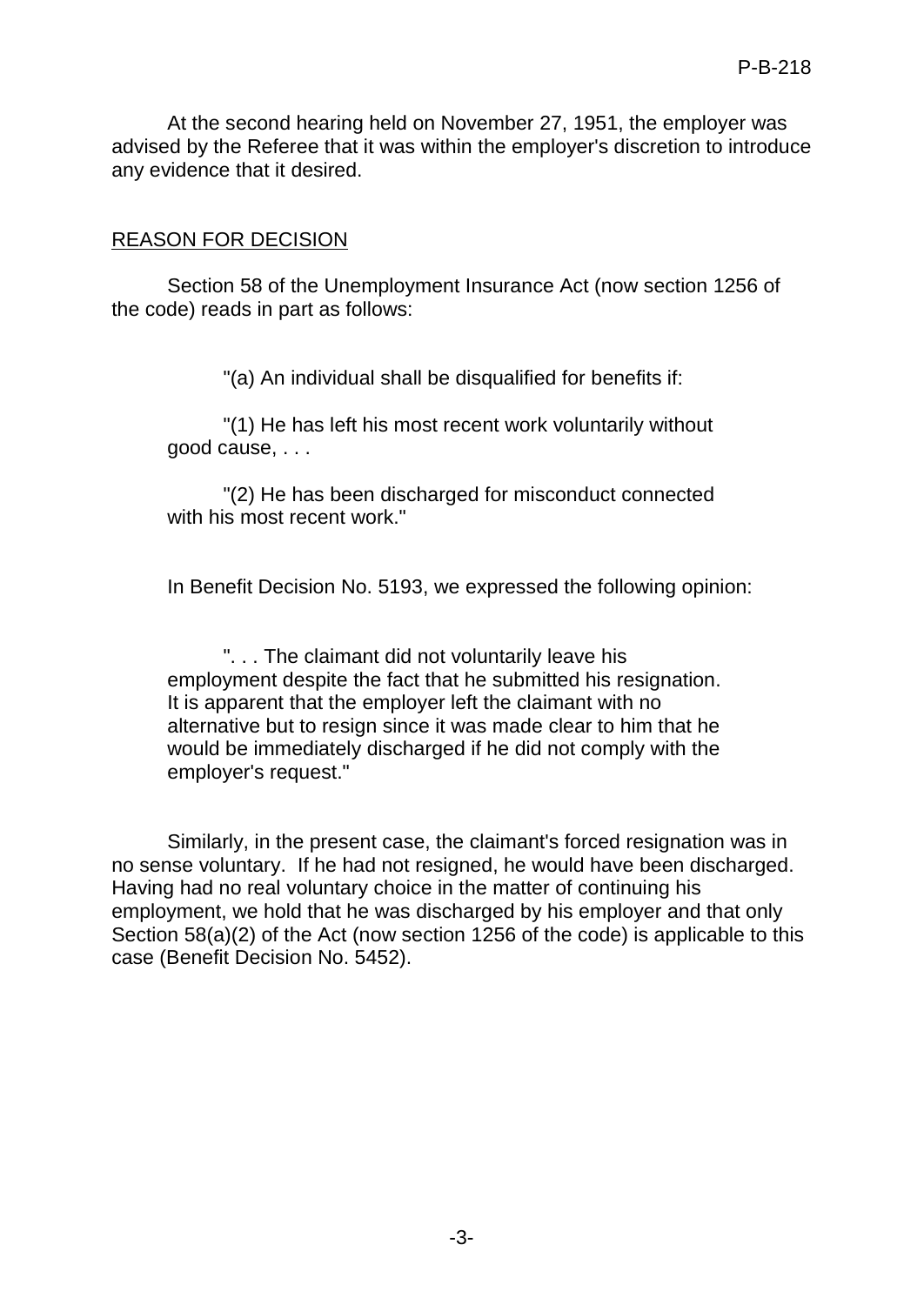We have consistently defined misconduct within the meaning of Section 58(a)(2) of the Act (now section 1256 of the code) as "conduct evincing such wilful or wanton disregard of an employer's interest as is found in deliberate violations or disregard of standards of behavior which the employer has the right to expect of his employee, or in carelessness or negligence of such degree or recurrence as to manifest equal culpability, wrongful intent or evil design, or to show an intentional and substantial disregard of the employer's interest or of the employee's duties and obligations to his employer. On the other hand, mere inefficiency, unsatisfactory conduct, failure in good performance as the result of inability or incapacity, inadvertence or ordinary negligence in isolated instances or good faith errors in judgement or discretion are not to be deemed 'misconduct' within the meaning of the statute." (Benefit Decisions Nos. 4648 and 5566).

In the present case the only evidence adduced by the employer tending to prove that the claimant during the two weeks prior to his termination used abusive and profane language to fellow employees was the hearsay testimony of its representative at the hearing that the claimant 's supervisor had heard from other individuals that on two occasions during that period the claimant had addressed abusive and profane language to fellow employees. The claimant denied under oath at the hearing before the Referee that he had used any abusive or profane language to fellow employees during this period.

In Benefit Decision No. 5103 the employer contended that the claimant was discharged for misconduct in that he had been insubordinate in making certain remarks calculated to induce fellow employees to violate company regulations. The only evidence adduced by the employer that the claimant made the remarks attributed to him was hearsay by a company official and the claimant denied under oath that he had made the remarks. The notice of hearing before the Referee to the employer was identical to that in the present case. In concluding that the claimant was not discharged for misconduct, we stated:

". . . The basic reason (for discharging the claimant), as stated by the company representative, was that the claimant was allegedly guilty of insubordination, by making certain remarks calculated to induce fellow employees to violate company regulations. The claimant has denied the remarks attributed to him. If the remarks were made, it was within the power of the appellant-employer to introduce the testimony of those witnesses who allegedly heard the remarks made.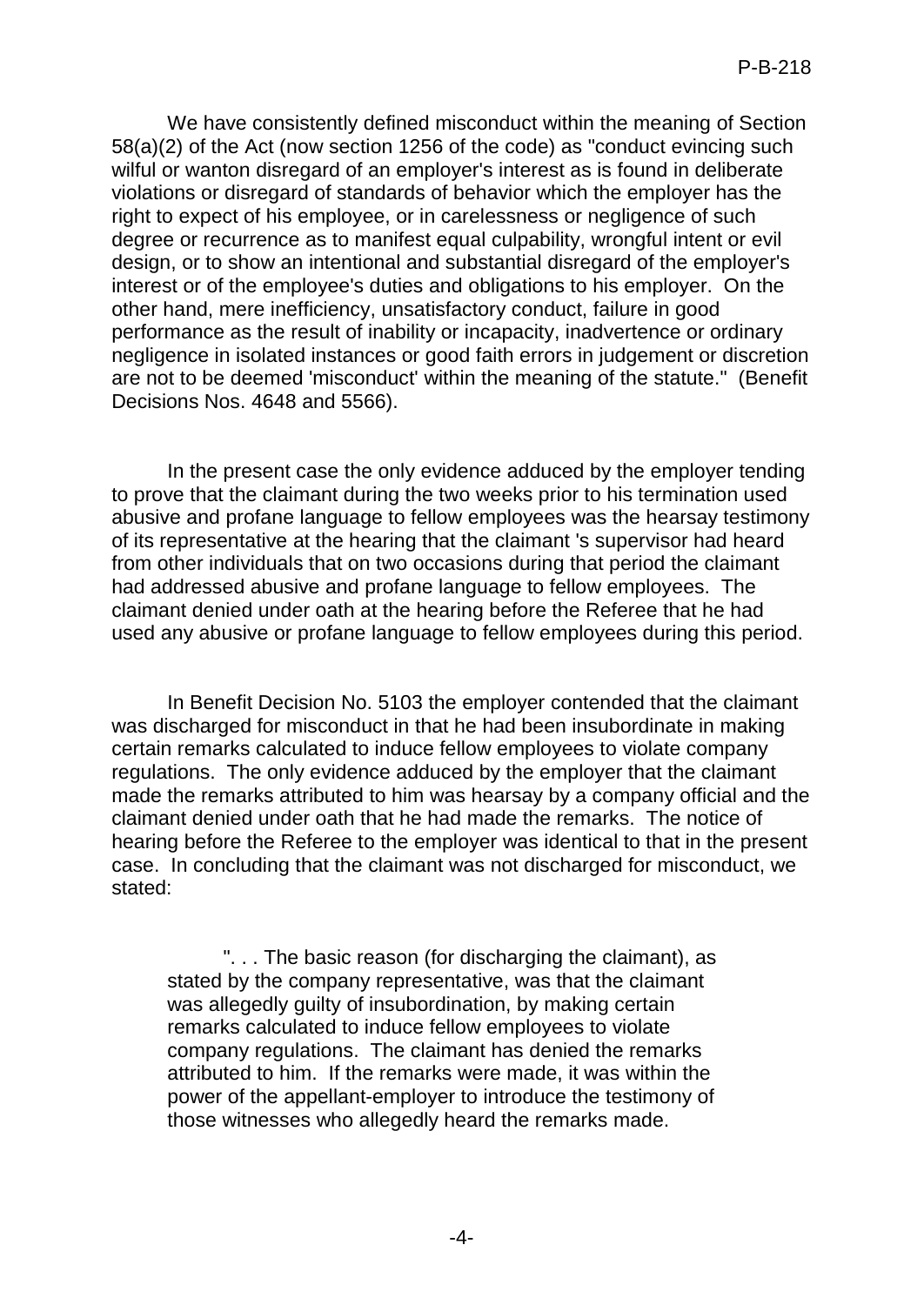The appellant-employer was notified in advance of the hearing that such evidence would be required, but failed to produce it, and in appealing to this Appeals Board, has submitted no valid excuse for such failure. Since the fact of such insubordination was not established by a preponderance of the evidence, we hold that the claimant was not discharged for misconduct within the meaning of Section 58(a)(2) of the Act [now section 1256 of the code]."

Applying the principle of Benefit Decision No. 5103 to the present case, it is our opinion that the record does not support a finding that the claimant in fact used abusive and profane language to fellow employees as contended by the employer. The remark which was the immediate cause of his discharge did not go beyond the usual give and take between employees in an industrial establishment. As such, it did not show a wilful or wanton disregard of the appellant's interest nor an intentional and substantial disregard of the claimant's duties and obligations to his employer. Accordingly, we conclude that the claimant was not discharged for misconduct within the meaning of Section 58(a)(2) of the Act (now section 1256 of the code).

### DECISION

The decision of the Referee is affirmed. Benefits are payable as provided in the decision of the Referee.

Sacramento, California, January 11, 1952.

### CALIFORNIA UNEMPLOYMENT INSURANCE APPEALS BOARD

MICHAEL B. KUNZ, Chairman

GLENN V. WALLS

EDWARD CAIN